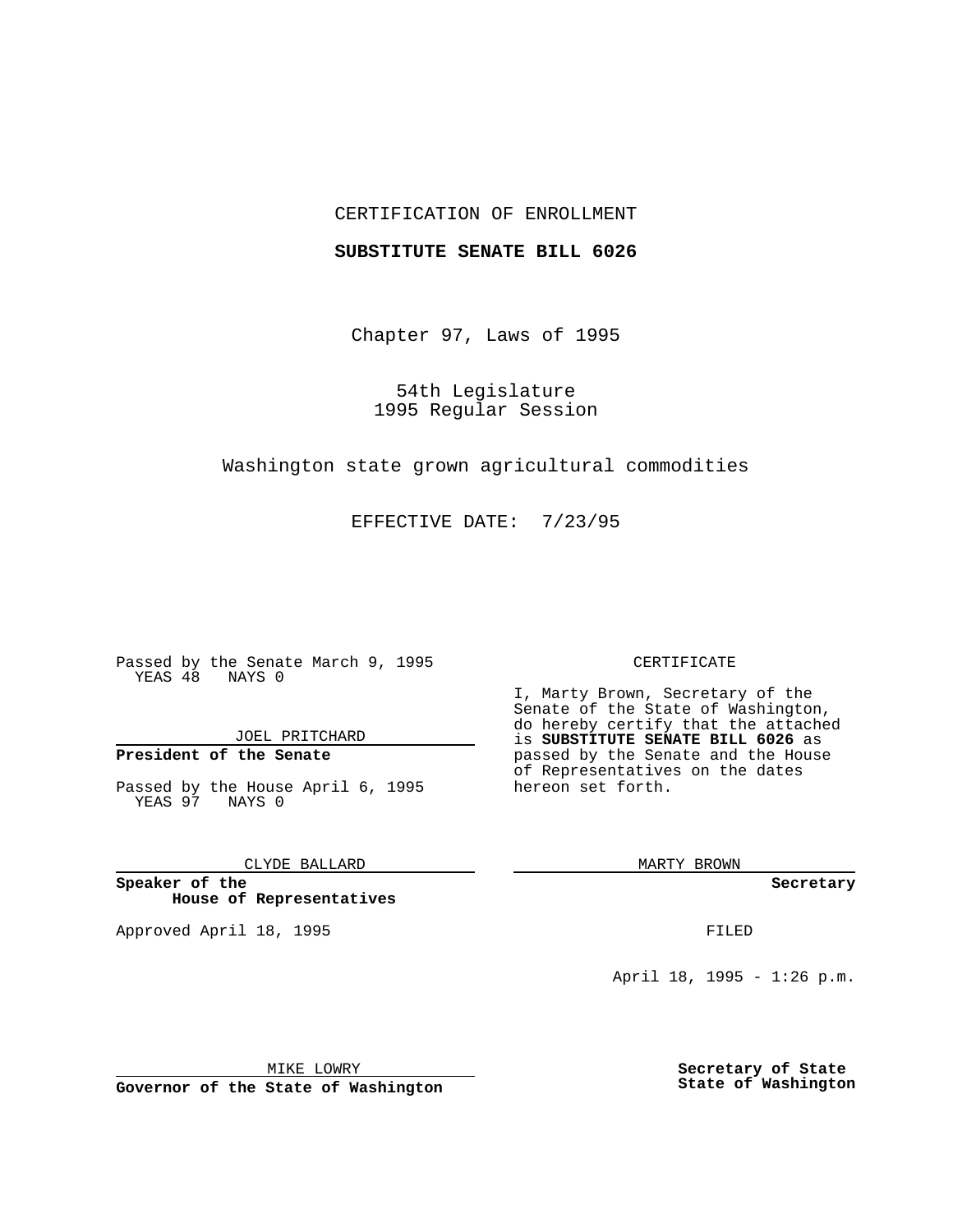# **SUBSTITUTE SENATE BILL 6026** \_\_\_\_\_\_\_\_\_\_\_\_\_\_\_\_\_\_\_\_\_\_\_\_\_\_\_\_\_\_\_\_\_\_\_\_\_\_\_\_\_\_\_\_\_\_\_

\_\_\_\_\_\_\_\_\_\_\_\_\_\_\_\_\_\_\_\_\_\_\_\_\_\_\_\_\_\_\_\_\_\_\_\_\_\_\_\_\_\_\_\_\_\_\_

Passed Legislature - 1995 Regular Session

## **State of Washington 54th Legislature 1995 Regular Session**

**By** Senate Committee on Agriculture & Agricultural Trade & Development (originally sponsored by Senators Rasmussen, Loveland, A. Anderson, Morton, Bauer, Snyder, Newhouse, Winsley and Kohl)

Read first time 03/01/95.

 AN ACT Relating to Washington state agricultural commodities; and adding a new section to chapter 15.04 RCW.

BE IT ENACTED BY THE LEGISLATURE OF THE STATE OF WASHINGTON:

 NEW SECTION. **Sec. 1.** A new section is added to chapter 15.04 RCW to read as follows:

 (1) Before being offered for retail sale in this state, any agricultural commodity, defined under RCW 15.66.010, that was grown or raised in this state may be advertised, labeled, described, sold, marked, or otherwise held out, with the words "Washington state grown," or other similar language indicating that the product is from Washington state grown or raised agricultural commodities.

 (2) An agricultural commodity that was not grown or raised in this state and packages of that product shall not be advertised, labeled, described, sold, marked, or otherwise held out as "Washington state grown," or in any way as to imply that such product is a Washington state grown or raised agricultural commodity.

(3) It is unlawful for any person to violate this section.

 (4) The legislature finds that the practices covered by this section are matters vitally affecting the public interest for the